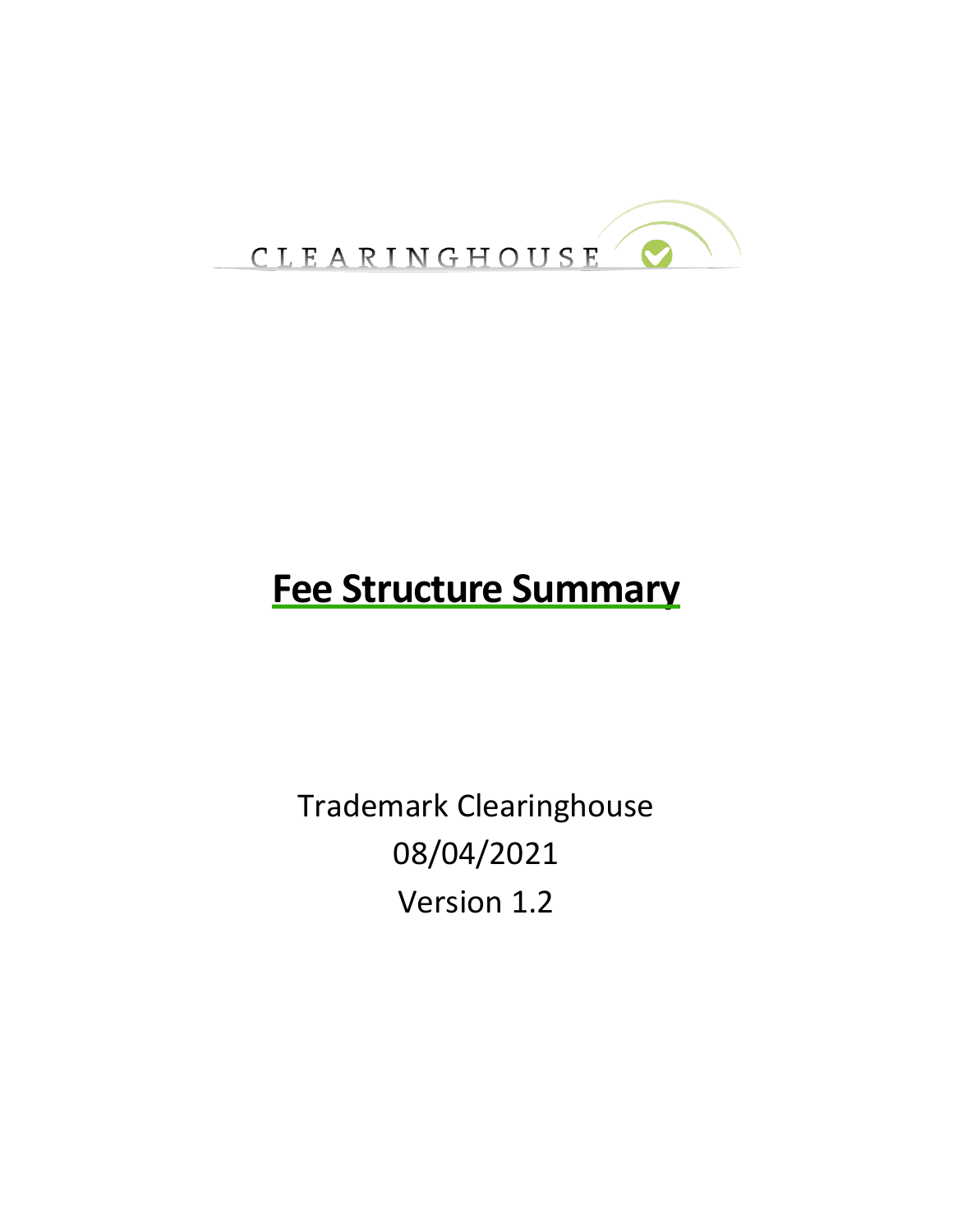#### CLEARINGHOUSE  $\bullet$

### **Contents**

| 1. |     |  |
|----|-----|--|
|    | 1.1 |  |
|    | 1.2 |  |
| 2. |     |  |
|    | 2.1 |  |
| 3. |     |  |
|    | 3.1 |  |
| 4. |     |  |
|    | 4.1 |  |
|    | 4.2 |  |
|    | 4.3 |  |
| 5. |     |  |
|    | 5.1 |  |
|    | 5.2 |  |
|    | 5.3 |  |
| 6. |     |  |
| 7. |     |  |
| 8. |     |  |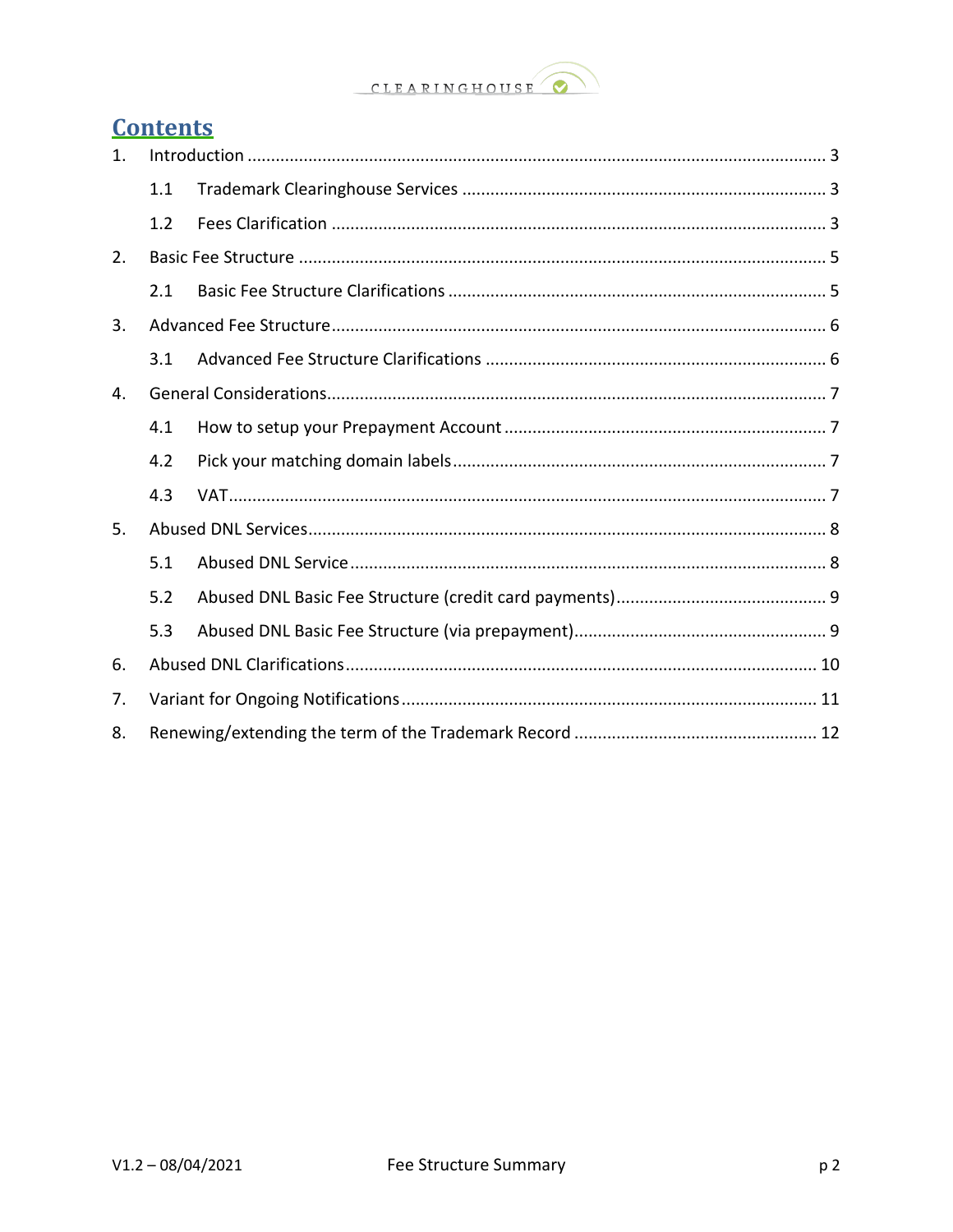

# <span id="page-2-0"></span>1. Introduction

The Trademark Clearinghouse is the central repository for validated trademarks for the purpose of protecting brands in ICANN's new gTLD program. This Pricing document sets forth the fee structure for Trademark Holders and Trademark Agents.

#### <span id="page-2-1"></span>**1.1 Trademark Clearinghouse Services**

The following table provides an overview of the services offered by the Trademark Clearinghouse, the possible users of those services, and the different available fee structures.

| <b>Users</b>             | <b>Available Fee</b><br><b>Structure</b> | <b>Trademark</b><br>Registration | Additional<br><b>Domain Name</b> | Trademark<br>Renewal |
|--------------------------|------------------------------------------|----------------------------------|----------------------------------|----------------------|
|                          | <b>Basic</b>                             |                                  | x                                | х                    |
| <b>Trademark Holders</b> | Advanced                                 |                                  | χ                                | X                    |
|                          | <b>Basic</b>                             | <b>NA</b>                        | <b>NA</b>                        | <b>NA</b>            |
| <b>Trademark Agents</b>  | Advanced                                 |                                  |                                  | x                    |

#### <span id="page-2-2"></span>**1.2 Fees Clarification**

*What is the difference between a Trademark Holder and a Trademark Agent?*

A Trademark Holder is an individual trademark owner who wishes to record a limited number of trademarks in the Trademark Clearinghouse; whereas a Trademark Agent is most likely a company or entity, which represents multiple individual trademark owners, that wants to record trademarks on behalf of the individual trademark owners.

#### *What is the difference between a Gold Trademark Agent and Silver Trademark Agent?*

A Gold trademark agent receives branded marketing material and pays a prepayment fee of 15,000 USD. The outstanding amount of the prepayment fee is refundable, in the event that a Gold Trademark Agent terminates its contract with the TMCH.

A Silver trademark agent does not receive any branded marketing material and pays a prepayment fee of 5,000 USD and non-refundable.

Both Gold and Silver agents are applicable to the Advanced Fee Structure as described below.

#### *What is the difference between the Basic and Advanced Fee Structure?*

The Basic Fee Structure, only available to Trademark Holders, requires the user to pay by credit card. The Advanced Fee Structure, available to Trademark Holders and Trademark Agents, is only available for users with a Prepayment Account and offers discounted pricing based on volume.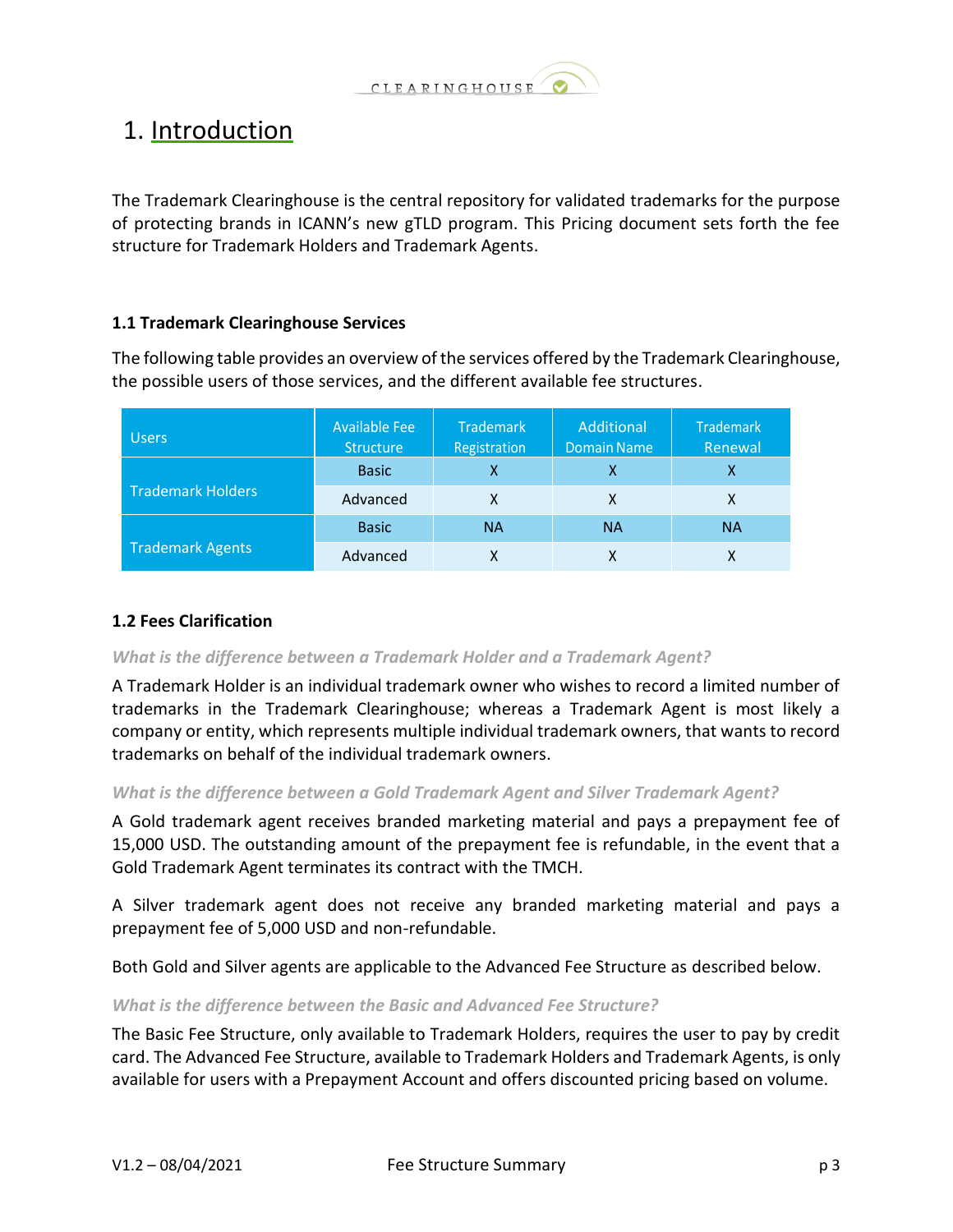

#### *What are the different services offered by the Trademark Clearinghouse?*

- Trademark Recording: Recording of a trademark with the Trademark Clearinghouse includes linking up to ten labels per record. Trademark Records can be designated for one (1), three (3) or five (5) years and are (re)verified once per year.
- Trademark Renewal: Renewal/Extension of an existing Trademark Record in the Trademark Clearinghouse can be changed to reflect the selection of the one, three, or five year option.
- Additional Domain Name Labels Provided as an optional service, if more than ten labels are available according to the domain name matching rules, the Trademark Holder or Trademark Agent can select additional domain names.
- Sunrise Services: Upon verification of the Trademark Record and the Proof of Use, an SMD file is generated. This file allows a trademark holder to register its trademark as a domain name in any new gTLD during the Sunrise period.
- Claims Notifications: Once a Trademark Record has been verified, the Trademark Holder/ Trademark Agent will receive a notification - for a period of 90 days - when a domain name applicant registers a domain name in any New gTLD that matches the trademark recorded in the Clearinghouse.
- Ongoing Notifications: As from the 91st day, the Trademark Holder/Trademark Agent receives a notification when a domain name that matches their mark in the TMCH is activated.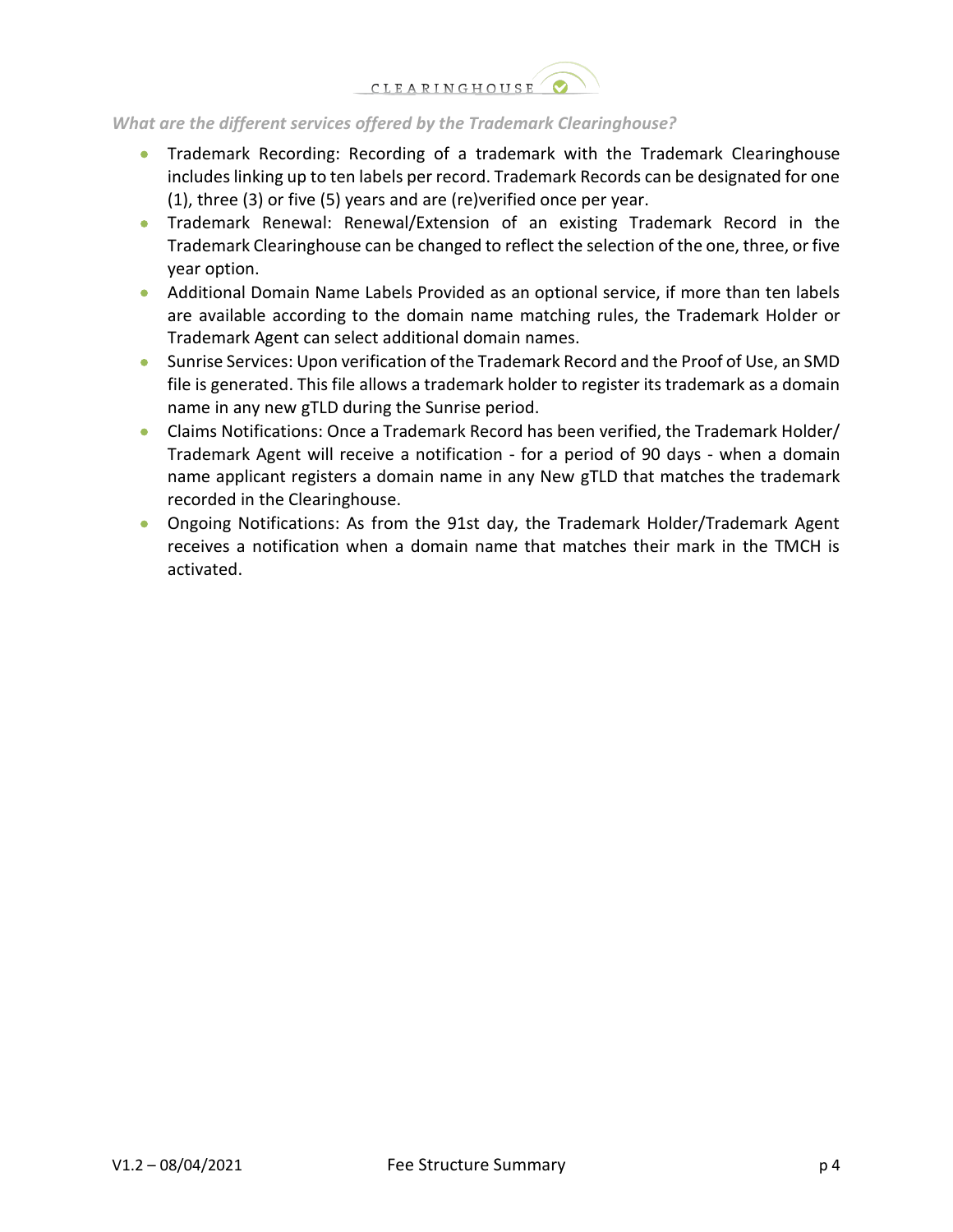

### <span id="page-4-0"></span>2. Basic Fee Structure

|                                   | Price (USD) |        |        |
|-----------------------------------|-------------|--------|--------|
|                                   | 1-Year      | 3-Year | 5-Year |
| <b>One Trademark Registration</b> | 150         | 435    | 725    |

#### <span id="page-4-1"></span>**2.1 Basic Fee Structure Clarifications**

*How many trademarks can be registered per credit card transaction?*

For security purposes, payments by credit card are limited to 10 trademark registrations per credit card transaction. Included in this fee structure are multiple labels per payment transaction.

*Are there extra fees for opting in or opting out of Sunrise, Claims or Ongoing services?*

There are no extra fees for opting in or opting out of Sunrise services, Claims notifications and Ongoing notifications.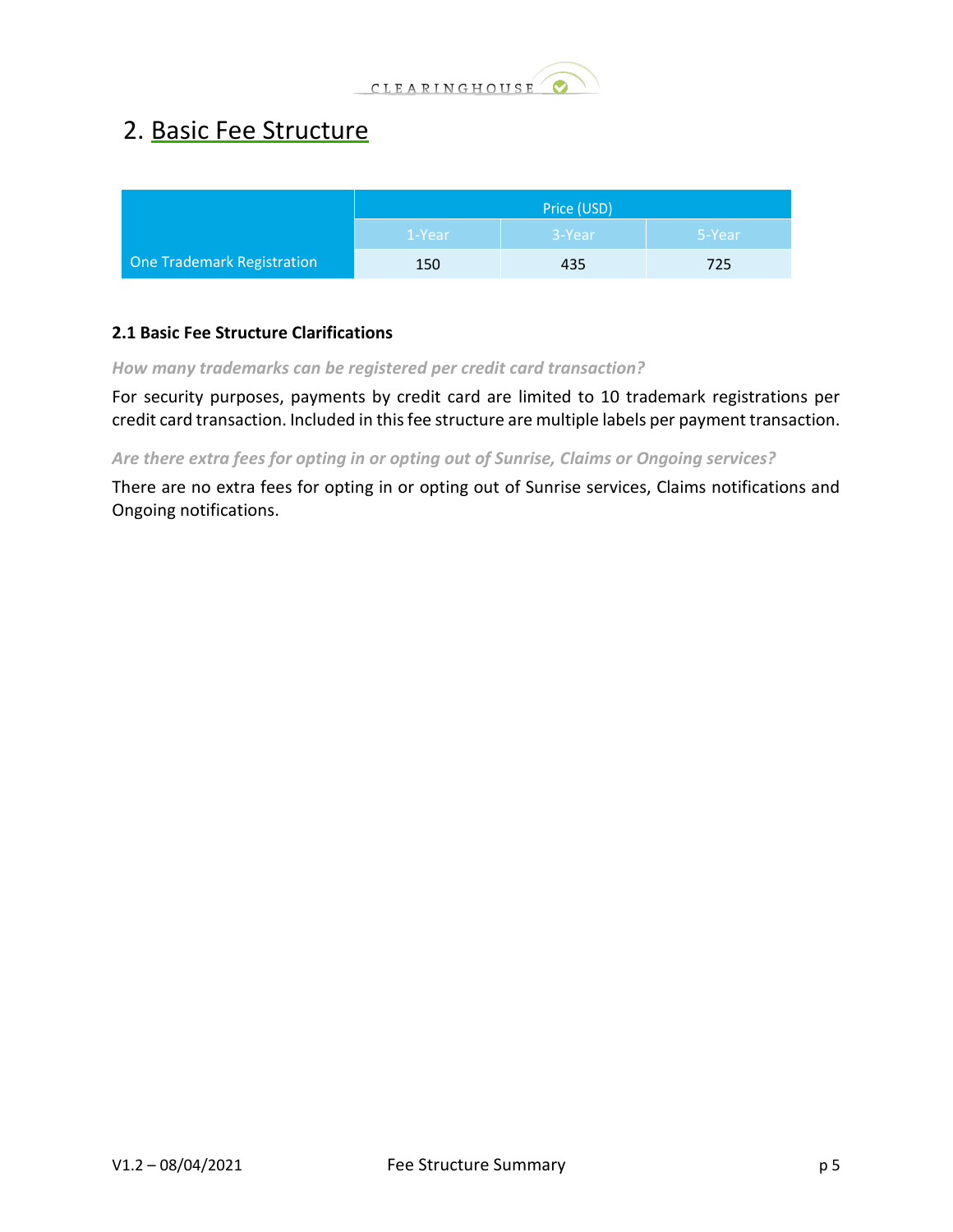

### <span id="page-5-0"></span>3. Advanced Fee Structure

|                      | Price (USD) |        |        |  |
|----------------------|-------------|--------|--------|--|
| <b>Status Points</b> | 1-Year      | 3-Year | 5-Year |  |
| 0 to 1,000           | 145         | 435    | 725    |  |
| 1,001 to 15,000      | 135         | 405    | 675    |  |
| 15,001 to 40,000     | 120         | 360    | 600    |  |
| 40,001 to 90,000     | 105         | 315    | 525    |  |
| Over 90,000          | 95          | 285    | 475    |  |

#### <span id="page-5-1"></span>**3.1 Advanced Fee Structure Clarifications**

#### *How do Status Points work?*

Trademark Holders and Agents who register for a Prepayment Account (Advanced Fee structure) instead of using their credit card (see: Basic Fee structure) automatically receive discounts as they earn Status Points. Status Points are earned by either registering or renewing trademarks in the Trademark Clearinghouse:

- Each 1-year Trademark registration: 1 point.
- Each 3-year Trademark registration: 4 points.
- Each 5-year Trademark registration: 7 points.

We will use a real-time Status Counter to track the number of Status Points earned. The Status Points determine how much you will pay for a registration at that point in time. The discounts given are incremental, meaning you first pass through the lower levels before attaining the highest discount level.

Example: If you register the first 1,000 trademarks for a single year, they will be charged at 145 USD per registration. The next 14,000 will be charged at 135 USD. The next 25,000 registrations will be charged at 120 USD.

Registering trademarks for multiple years will make you pass through the lower levels faster, thus receiving the higher discount faster.

The Status Counter is reset once every year.

#### *Are there extra fees for opting in or for opting out of Sunrise, Claims or Ongoing services?*

There are no extra fees for opting in or out of Sunrise services, Claims notifications and Ongoing notifications.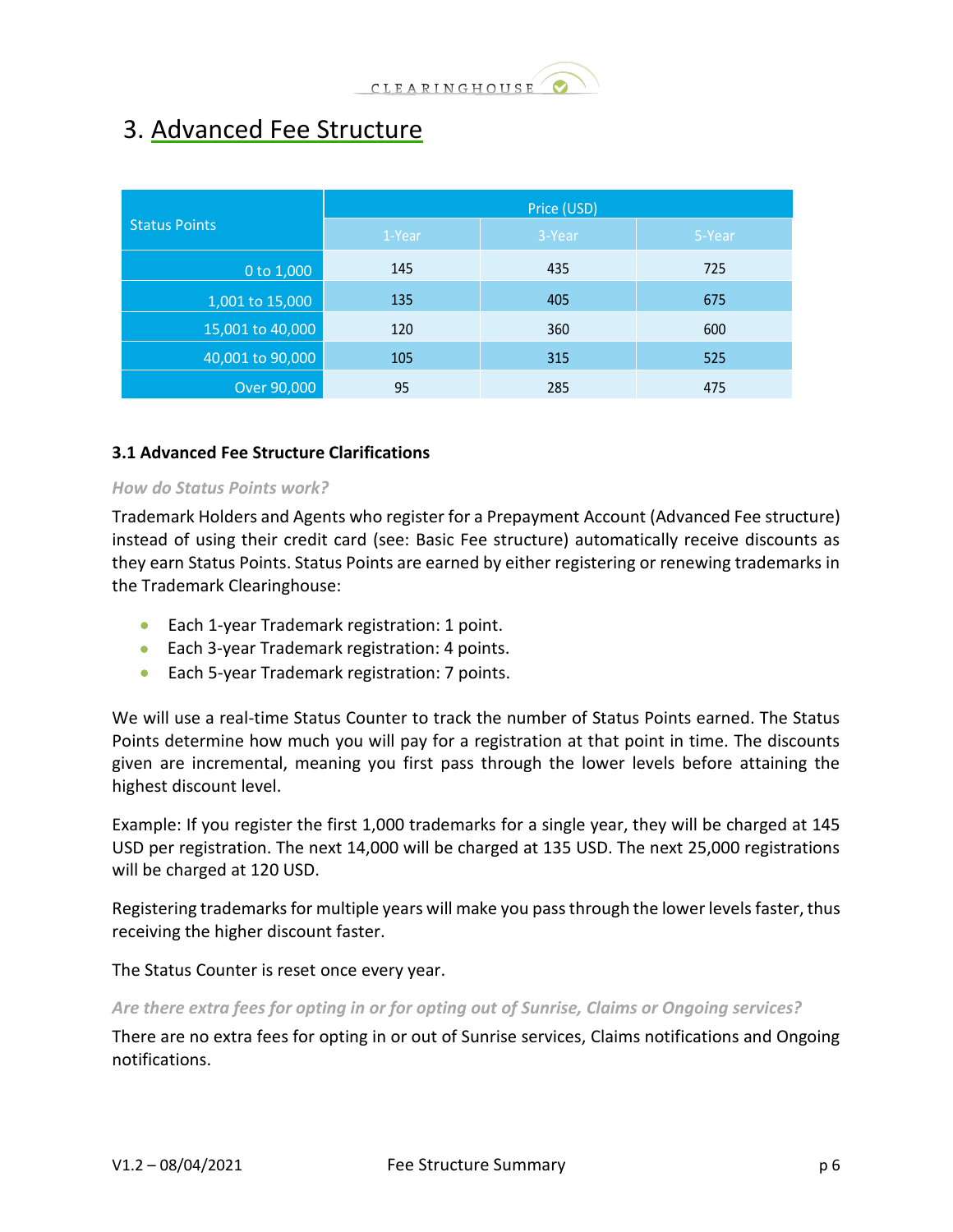### <span id="page-6-0"></span>4. General Considerations

#### <span id="page-6-1"></span>**4.1 How to setup your Prepayment Account**

- Sign up on our website [www.trademark-clearinghouse.com](http://www.trademark-clearinghouse.com/)
- After completion of the acceptance process, a minimum deposit of either 15,000 USD or 5,000 USD is required to activate the Prepayment Account. These funds are immediately and entirely available for recording trademarks. There is no limit on the number of trademarks that may be recorded, as long as the account contains sufficient funds. Only wire transfers are accepted, and the wiring party will bear any applicable or associated transaction and currency conversion costs.

#### <span id="page-6-2"></span>**4.2 Pick your matching domain labels**

During the trademark's recording, the Trademark Clearinghouse automatically generates a list of matching domain name labels based on ICANN's Domain Name Matching Rules. Up to 10 domain name labels are included in the price of a Trademark Record. For each additional do- main name label, an additional fee will be charged. The additional domain name label charges are as follows:

|                              | Price (USD) |        |        |
|------------------------------|-------------|--------|--------|
|                              | 1-Year      | 3-Year | 5-Year |
| Additional domain name label |             |        |        |

#### <span id="page-6-3"></span>**4.3 VAT**

All prices are listed in USD and do not include any Value Added Tax (VAT). An additional 17% VAT will be added when:

- The Trademark Holder or Trademark Agent's registered country of residence is within the European Union and the Trademark Holder or Trademark Agent has indicated that he is not VAT-liable, i.e. did not provide a valid VAT-number; or
- The Trademark Holder or Trademark Agent's registered country of residence is Luxembourg.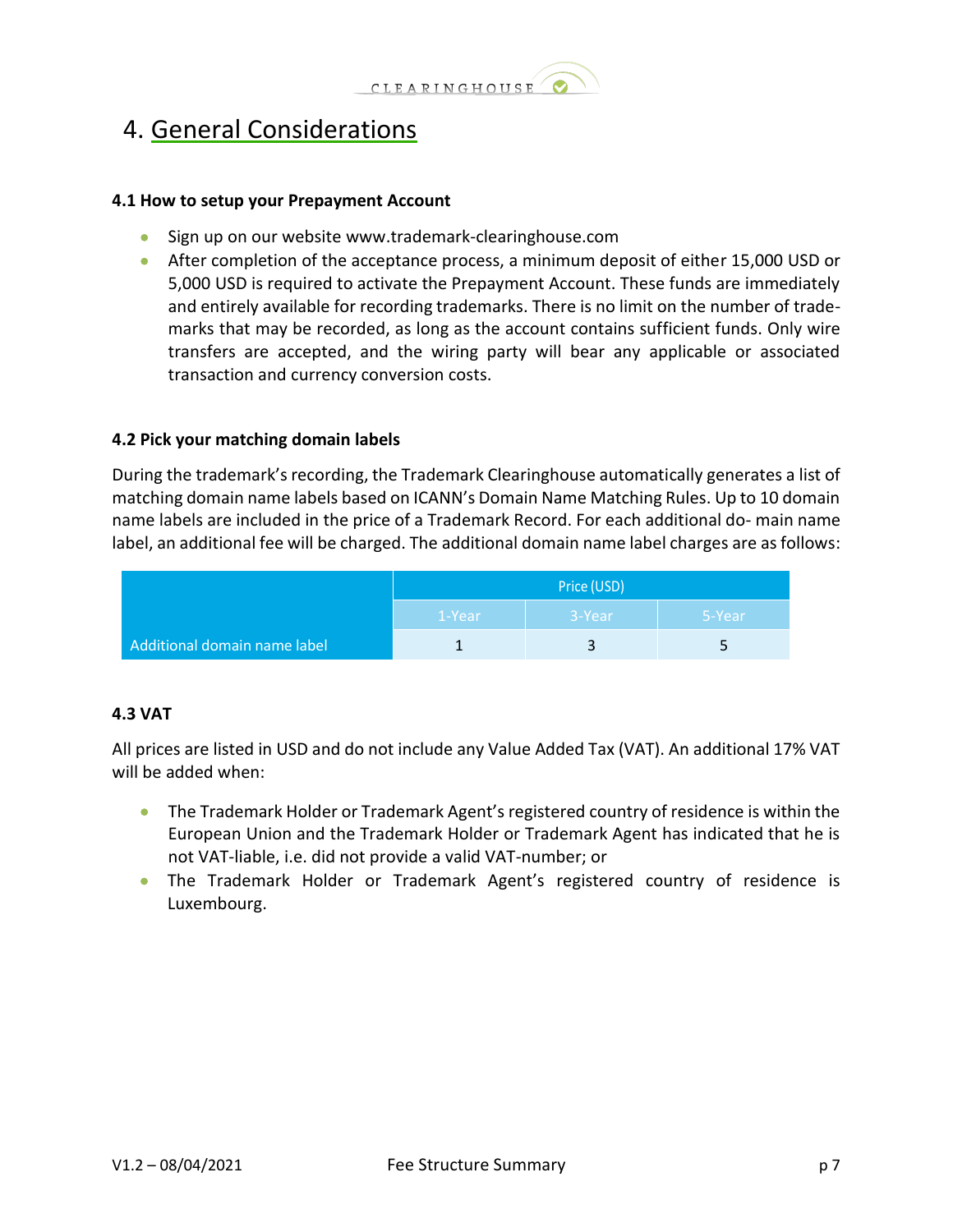

### <span id="page-7-0"></span>5. Abused DNL Services

#### <span id="page-7-1"></span>**5.1 Abused DNL Service**

Out of the Clearinghouse implementation discussions, a Strawman solution was proposed to balance and address the concerns of affected stakeholders. This covered the inclusion of domain names previously determined to have been abusively registered (hereinafter "Abused DNL") in the Clearinghouse in order to receive Trademark Claims services. ICANN has requested the Clearinghouse to implement the point of the Strawman model.

This will offer the possibility to add UDRP cases or Court cases to a verified Trademark Record. Up to 50 verified (active) UDRP and Court Cases resulting in a maximum of 50 verified (active) Abused DNLs can be linked to a trademark record.

The following table provides an overview of the services offered by the Trademark Clearinghouse from which the Trademark Holders and Trademark Agents who have submitted Abused DNLs can benefit for these labels. The Abused DNL services will only be available to Trademark Records that have been already verified.

|                   | <b>Trademark Claims</b><br><b>Notifications</b> | <b>Sunrise Notifications</b> | <b>Sunrise</b><br>Registration |
|-------------------|-------------------------------------------------|------------------------------|--------------------------------|
| <b>Abused DNL</b> |                                                 | ΝA                           | <b>NA</b>                      |

- Abused DNLs can only be added to verified trademark records regardless of the types of trademark (Registered Trademarks, Court-Validated Marks and Marks protected under statute or treaty).
- All abused labels need to be mentioned in the successful UDRP and/or Court case.
- This service will be made available to both Trademark Holders and Trademark Agents.
- Verified Abused DNLs can only benefit from Trademark Claims notifications.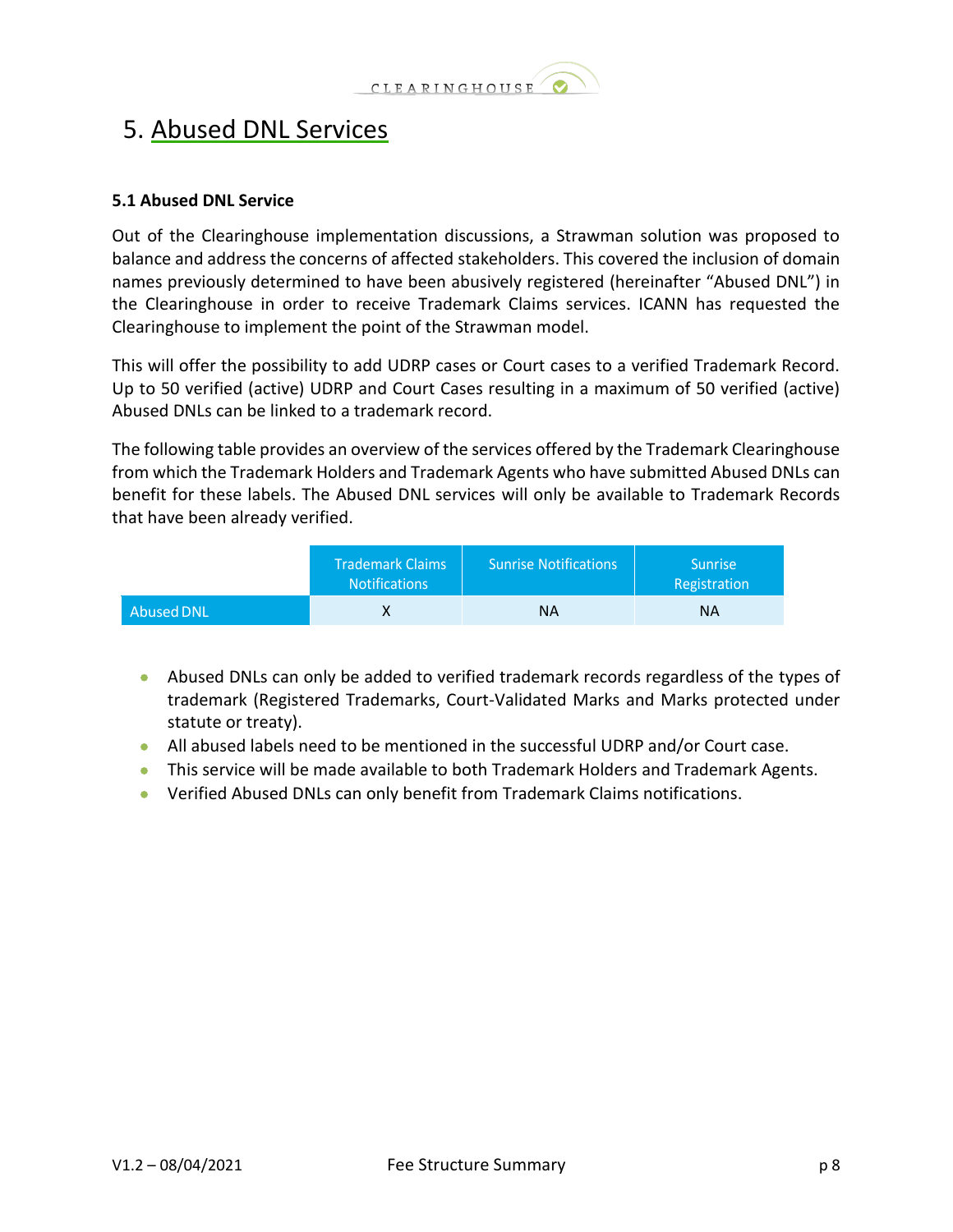

### <span id="page-8-0"></span>**5.2 Abused DNL Basic Fee Structure (credit card payments)**

| <b>UDRP CASE</b>            | Price (USD) UDRP Case                        |               |               |
|-----------------------------|----------------------------------------------|---------------|---------------|
|                             | 1-Year                                       | 3-Year        | 5-Year        |
| Verification of the case    |                                              | 75\$          |               |
| <b>Adding an Abused DNL</b> | 1\$ per label                                | 3\$ per label | 5\$ per label |
| When Mark Record is renewed | $1\overline{5}$ per label +<br>25\$ per case | 3\$ per label | 5\$ per label |

| <b>COURT CASE</b>           | Price (USD) Court Case                      |               |               |
|-----------------------------|---------------------------------------------|---------------|---------------|
|                             | 1-Year                                      | 3-Year        | 5-Year        |
| Verification of the case    |                                             | 200\$         |               |
| <b>Adding an Abused DNL</b> | 1\$ per label                               | 3\$ per label | 5\$ per label |
| When Mark Record is renewed | $1\frac{2}{3}$ per label +<br>25\$ per case | 3\$ per label | 5\$ per label |

### <span id="page-8-1"></span>**5.3 Abused DNL Basic Fee Structure (via prepayment)**

| <b>UDRP CASE</b>            | Price (USD) UDRP Case            |               |               |
|-----------------------------|----------------------------------|---------------|---------------|
|                             | 1-Year                           | 3-Year        | 5-Year        |
| Verification of the case    |                                  | 50\$          |               |
| Adding an Abused DNL        | 1\$ per label                    | 3\$ per label | 5\$ per label |
| When Mark Record is renewed | 1\$ per label +<br>25\$ per case | 3\$ per label | 5\$ per label |

| <b>COURT CASE</b>           | Price (USD) Court Case                      |               |               |
|-----------------------------|---------------------------------------------|---------------|---------------|
|                             | 1-Year                                      | 3-Year        | 5-Year        |
| Verification of the case    |                                             | 150\$         |               |
| <b>Adding an Abused DNL</b> | 1\$ per label                               | 3\$ per label | 5\$ per label |
| When Mark Record is renewed | $1\frac{2}{3}$ per label +<br>25\$ per case | 3\$ per label | 5\$ per label |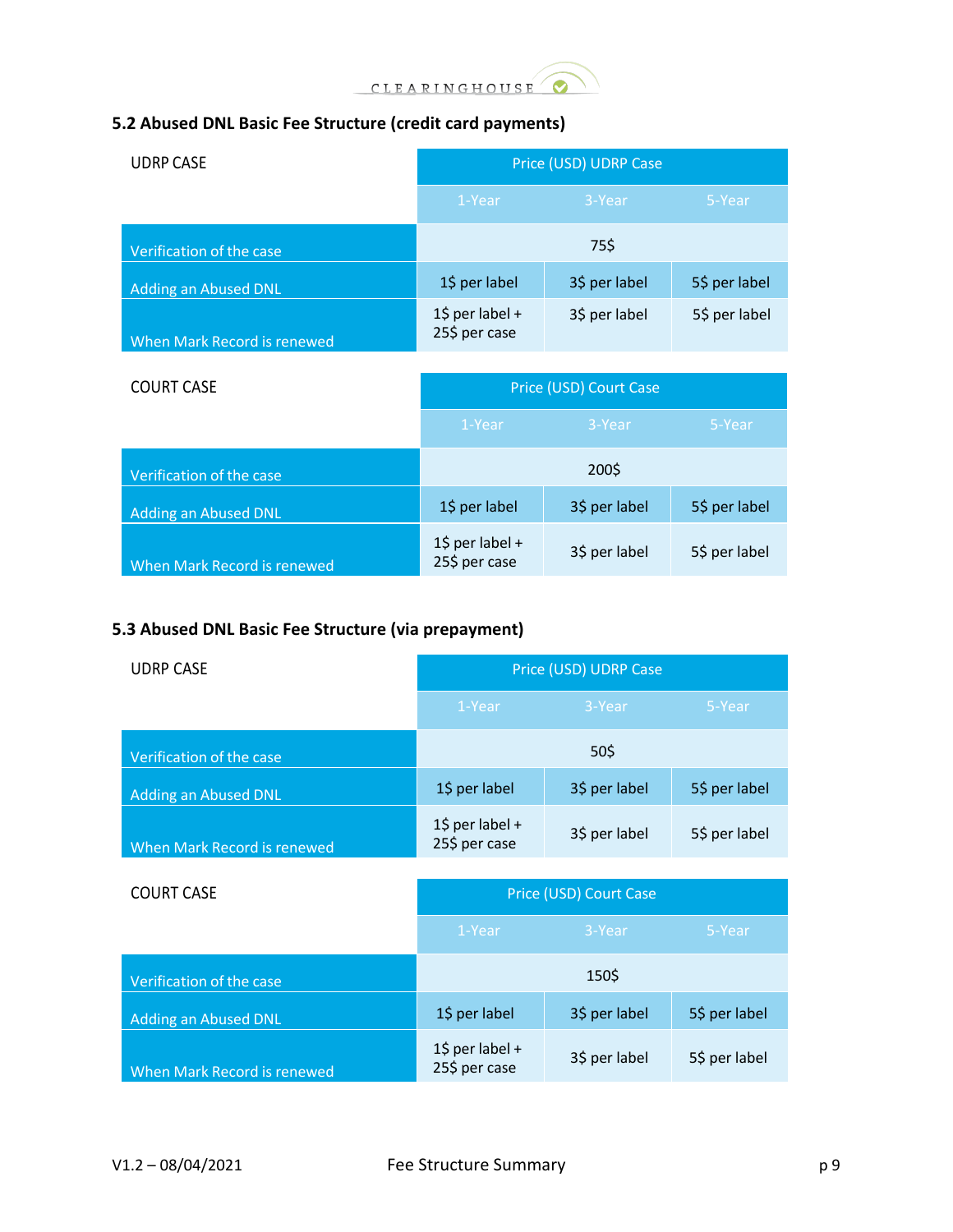# <span id="page-9-0"></span>6. Abused DNL Clarifications

#### *What will be the duration of the registration of the Abused DNLs with the Clearinghouse?*

The term of service of the Abused DNLs with the Clearinghouse will be linked to the term of service of the verified Trademark Record to which it is added. If the Abused DNL is added to a Trademark Record already recorded for several years with the Clearinghouse, the term of service of the Abused DNL will follow the underlying term of the Trademark Record.

• Example: if a Trademark Record is recorded for one year as of January 2014 and the Abused DNL is added in March 2014 to the Trademark Record, the Abused DNL will be recorded until January 2015. The Trademark Holder or Agent will have to pay for the examination of the case plus 1 USD for the Abused DNL.

#### *What does "verification of the case" mean?*

Trademark Holders and Trademark Agents will have to pay a fee for the verification of the UDRP or Court case by the verification agents of the Clearinghouse. This verification will happen once per term of service. This fee will hence have to be paid only once per term of service namely when submitting the UDRP or the Court case.

• Example: if an Abused DNL based on a UDRP case is recorded for five years, the Trademark Agent submitting the case will have to pay once 50 USD for the verification of the UDRP case. After the expiration of the registration period and you wish to renew it a reactivation/renewal fee is applicable.

#### *Do I have to pay to renew a case?*

This only applies to cases linked to Trademark Records renewed for one year. The Clearinghouse will charge a fee of 25 USD per case (and 1 USD per Abused DNL) if the Trademark Agent or the Trademark Holder wants to renew the trademark record for one year.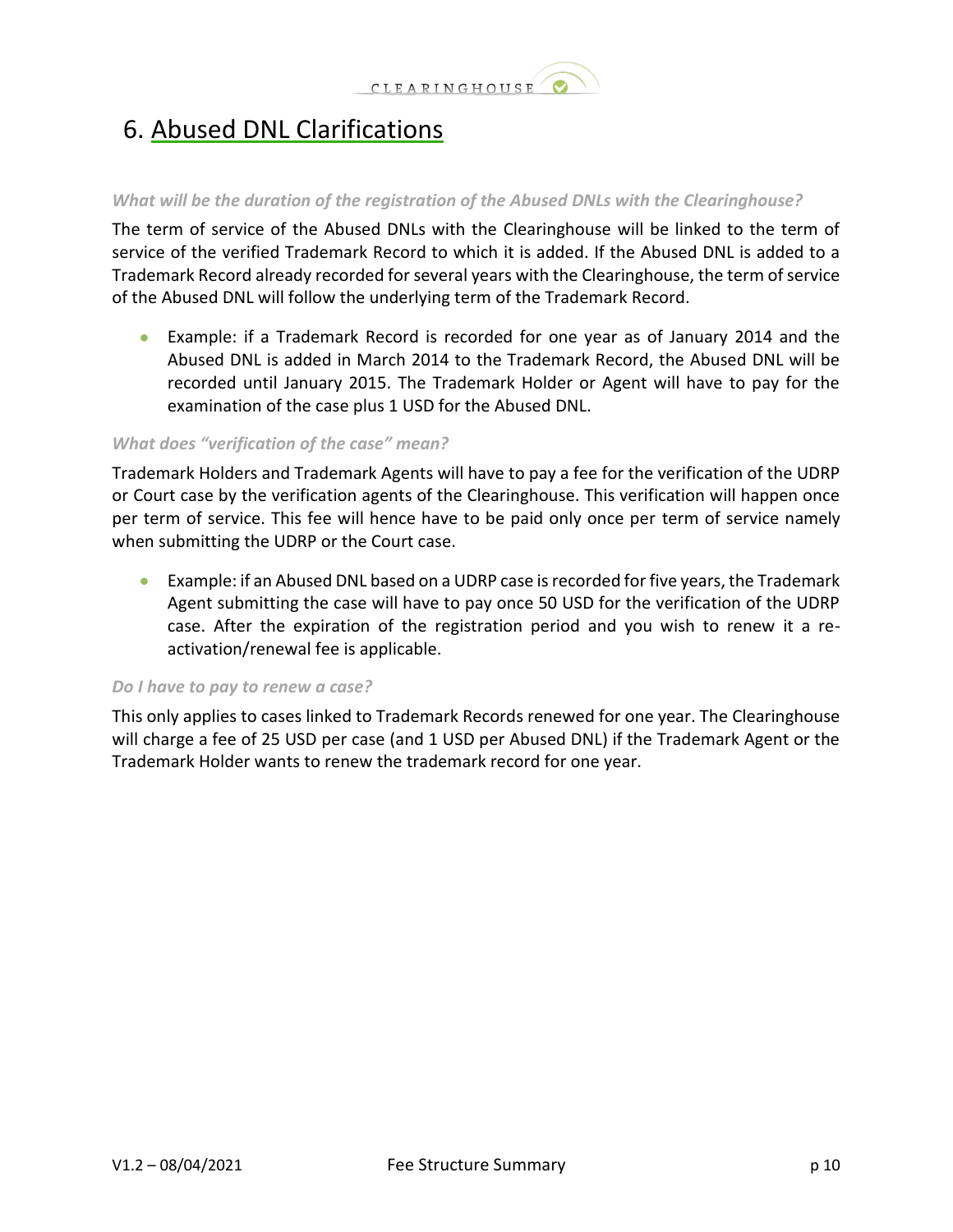

### <span id="page-10-0"></span>7. Variant for Ongoing Notifications

Trademark Holders and Trademark Agents can add variants to their Trademark Records, in order to receive Ongoing notifications on those terms. There are three types of variations accepted:

- Containing: text can be added before or after existing labels E.g. mark 'testmark', variations: 'testmarks'
- Partial: substring of the mark with a minimum length of  $\frac{1}{2}$  of the total length (at least 3 characters)

E.g. mark 'testmark', variations: 'test', 'mark', 'testm' not 'es' (too short) or 'tmark' (not consecutive)

• Similar: characters are replaced by similar looking ones, like o and 0, accented and nonaccented etc. A maximum ¼ of the total length rounded up is allowed to be replaced, based on a fixed list.

E.g. mark 'coocoo', variations: 'c00coo' and 'c0oc0o' (maximum of replacement characters is 2)

Trademark Holders paying with a credit card can only add variations when submitting a trademark record or when renewing it. Trademark Holders using prepayment and Trademark Agents can add variations at any time.

|                                      | Action                             |                                             |          |  |
|--------------------------------------|------------------------------------|---------------------------------------------|----------|--|
| <b>Users</b>                         | Submitting new<br>trademark record | <b>Renewal existing</b><br>trademark record | Any time |  |
| Trademark Holder (credit<br>card)    | Χ                                  | Χ                                           |          |  |
| <b>Trademark Holder</b><br>(prepaid) | х                                  | χ                                           | х        |  |
| <b>Trademark Agent (prepaid)</b>     | χ                                  | χ                                           | x        |  |

Variants can be added at no additional charge.